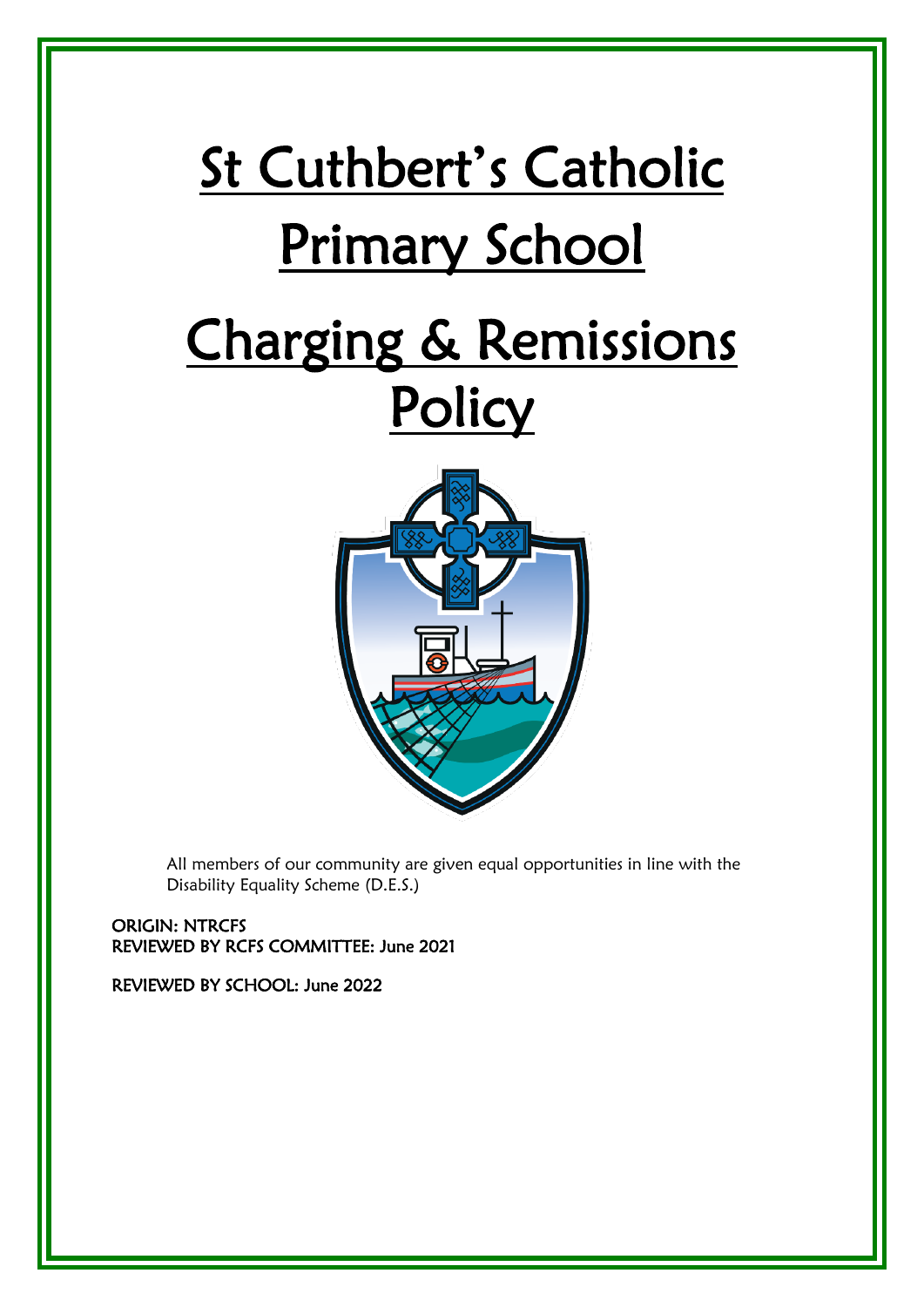#### RATIONALE

The Governing Body of each school within the Roman Catholic Family of Schools (RCFS) in North Tyneside are committed to the general principle of free school education. It recognises the valuable contribution that a wide range of activities, including school visits, residential experiences and clubs, can make towards all aspects of a student's education. In principle:

During the school day within all schools forming the RCFS in North Tyneside, all activities that are a necessary part of the National Curriculum plus religious education will be provided free of charge. This includes any materials, equipment and transport to take pupils between the school and the activity. It excludes charges made for teaching an individual pupil or groups to play a musical instrument. Unless the teaching is an essential part of either the National Curriculum or a public examination syllabus being followed by the pupil(s), we will make a charge. (See below)

Voluntary contributions may be sought for activities during the school day which entail additional costs, these include some field trips or specific educational visits or from time to time we may invite a non-school based organisation such as a visiting drama group or storyteller to arrange an activity during the school day. In these circumstances no pupil will be prevented from participating because his/her parents cannot or will not make a contribution. If any school within the RCFS decides that insufficient funds are available to go ahead with such a curriculum extension event, it maybe necessary to curtail or cancel the activity. This will be at the discretion of the individual head teacher of the school.

#### Calculating charges

When charges are made for any activity, whether during or outside of the school day, they will be based on the actual costs incurred, divided by the total number of pupils participating. There will be no levy on those who can pay to support those who can't or won't. Support for cases of hardship will come through voluntary contributions and fundraising. The principles of best value will be applied when planning activities that incur costs to the school and/or charges to parents.

#### Residential Activities Held During School Hours

Charges may be made for the board and lodging and travel element of those residential activities which take place during school hours.

#### Swimming

All primary schools within the RCFS organise swimming lessons for all children during their time in Key Stage 2. These take place in school time and are part of the National Curriculum. We therefore make no charge for this activity. We inform parents when these lessons are to take place, and we may ask parents for a voluntary contribution towards the costs of transport to and from these lessons.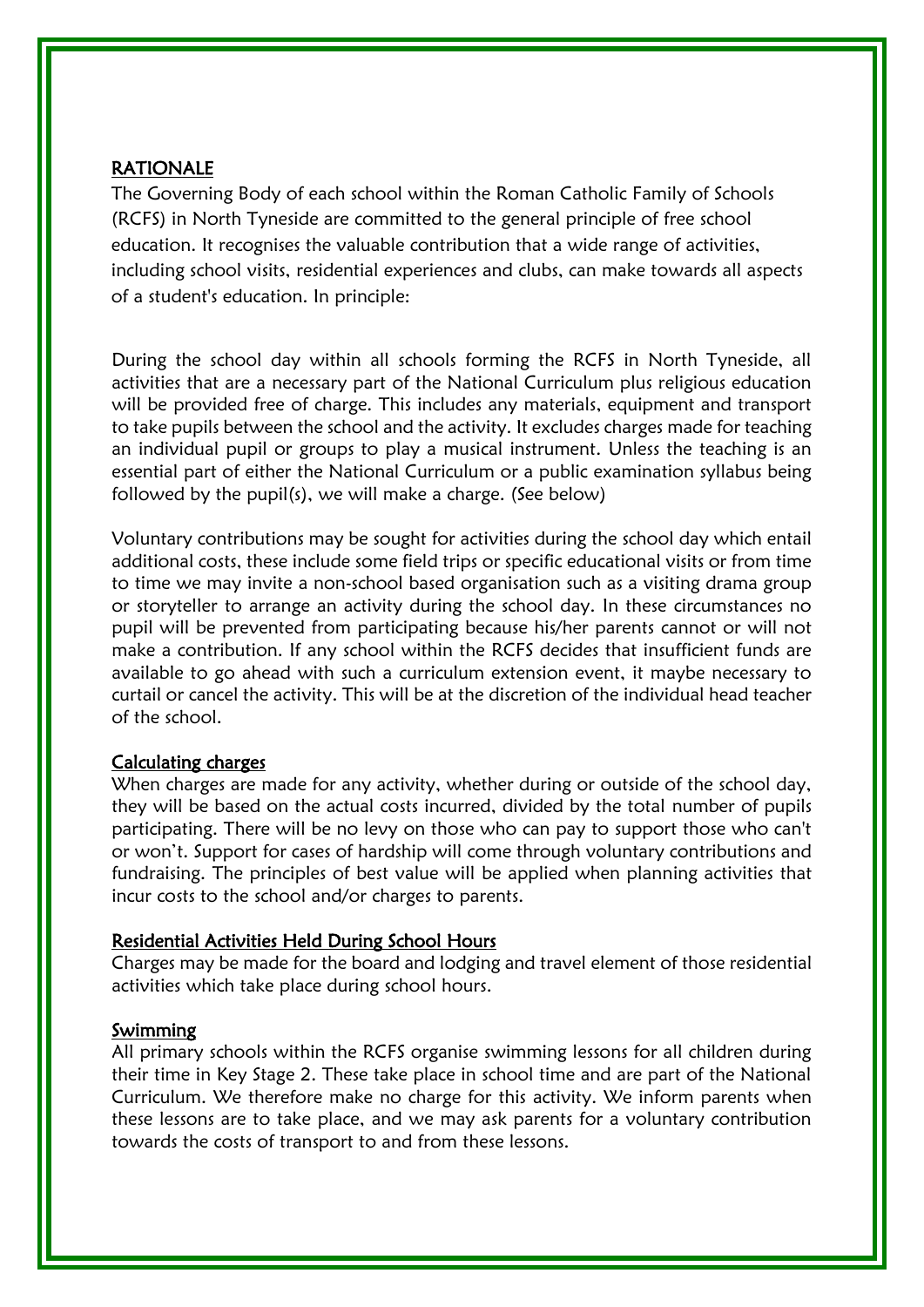## Classroom materials and charging in kind

No charge will be made for materials and equipment. The cost of ingredients, materials, equipment, etc. needed for practical subjects is budgeted for and borne by the school. Parents who are willing to contribute in cash or kind may be invited to do so on a voluntary basis. If a child or parent wants to own any finished artefact then the school will

work out a nominal charge for this.

## Activities Held Out of School Hours

These will sometimes include day and residential experiences. This also includes any charge for part of the school's extra-curricular activities run by either school staff or external providers. Charges may be made for these activities except where they are provided to fulfil statutory duties relating to the National Curriculum.

#### Examination Fees

While this may mainly apply to St. Thomas More Academy this could also apply for some language and music examinations taken in primary schools within the RCFS. There will be no charge for any activity that is an essential part of the syllabus for an approved examination unless:

- the examination is on the set list, but the pupil was not prepared for it at this school
- the examination is not on the set list but we arrange for the pupil to take it
- the student has failed without good reason to meet any examination requirement for the syllabus.

"Examination requirement" in this context is defined by s462 of the 1996 Act. It means a requirement of a student must meet in order to qualify for assessment for the purposes of determining his/her achievements in that exam in that syllabus; for example, a failure to hand in coursework that is a requirement for the assessment of that exam. This includes exam re-sits.

#### Voluntary Contributions

The Governing Body may invite parents to provide voluntary contributions in support of any school activity, whether during or outside school hours.

# Breakage and Damage to School Property

The Governing Body reserves the right to request payment from parents where their children have caused breakages or damage to school property where this is as a result of the student's behaviour.

#### **Lettings**

The Governing Body reserves the right to let internal and external areas of the school for community and public use. The lettings fees charged will at a minimum reflect any expenses incurred for running and staffing costs.

## Additional considerations